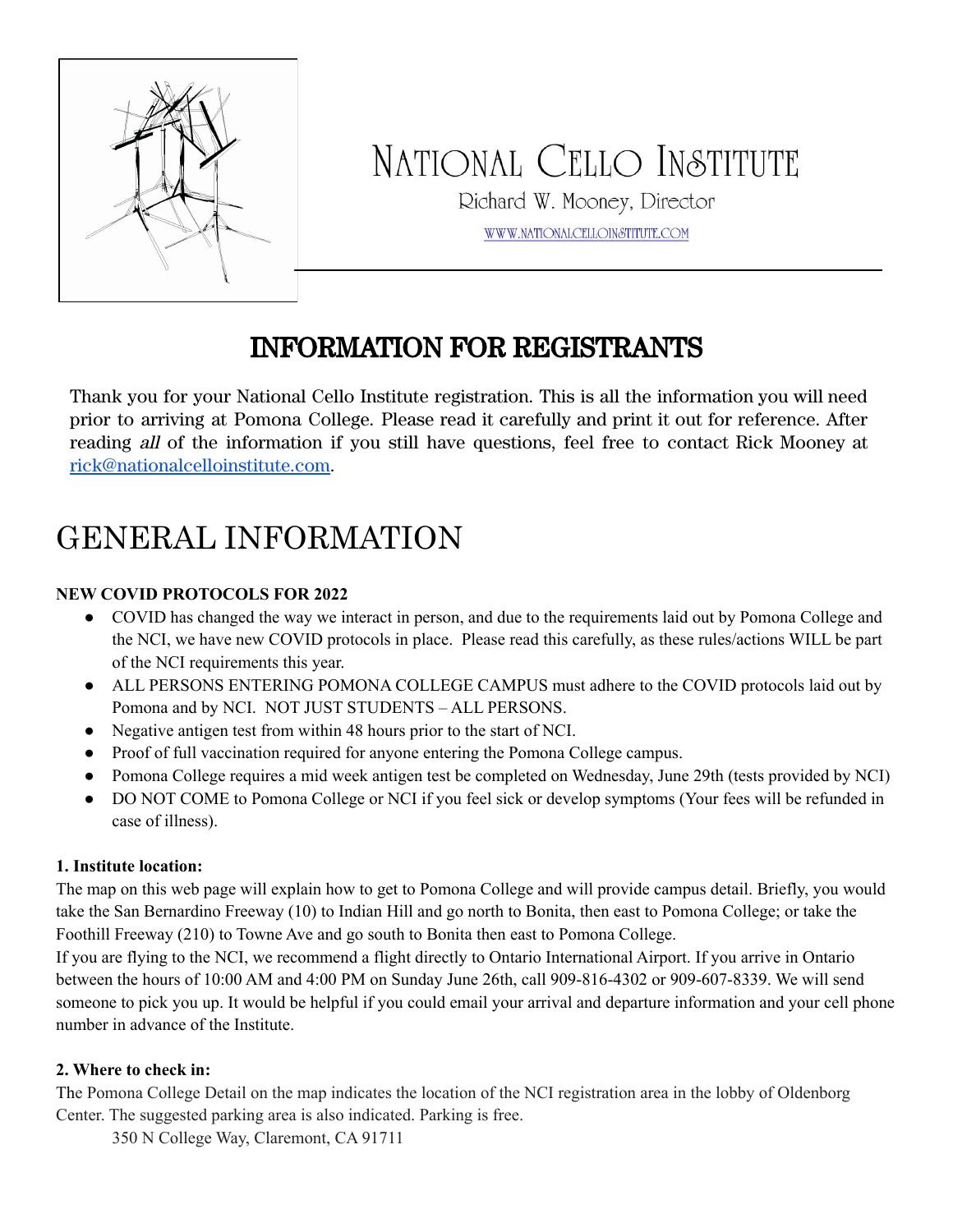#### **3. NCI Schedule:**

Registration will be in the afternoon of Sunday, June 26th. The week before the Institute you will be sent an email with more specific times. All Cello Students except those enrolled in the Beginner's Course will be scheduled to meet for a short time with their ensemble teachers. After the teachers hear you play at this meeting, they will pick music and assign parts. Bring your cello and be prepared to do a little sight-reading. It is very important for you to arrive in time for this meeting. (NOTE: cellists enrolled in the Beginner's Course and violinists do NOT have a meeting Sunday afternoon.)

- The evening concert on Sunday will begin at 7:15 PM.
- Classes will begin at 9:00 AM Monday morning and the NCI will officially end after the evening concert on Friday, July 1st. There will be no classes on Saturday, but breakfast will be served at 8:00 AM for those who choose to stay in the dorm Friday night.
- Concerts Every day (except on Wednesday) the NCI will have two concerts, one at 4:15 PM and one at 7:15 PM. On Wednesday there will be no evening concert. There will be a pool party so bring your bathing suit.

#### **4. How to dress:**

Classes: Summer informal (be prepared for hot weather). Performances: Please wear good clothes, but coats and ties or formal dresses are not necessary.

————————————————

#### **5. Please take note:**

No lunch will be served on Sunday. Please make your own arrangements for that meal.

## Do These in Advance:

**Sign and return** (US Post or Email) the required COVID Protocols Agreement before June 1st, 2022.

**Sign and return** (US Post or Email) the required Medical Release for Pomona College.

Students staying on campus without their parents (the Teen Dorm) must fill out and **return the NCI Ground Rules Form**.

If you want to play on one of the afternoon recitals, **submit the Solo Form** by June 1st, 2022. Read and follow the instructions on the form carefully!

The **Medical Information Form** only needs to be returned *if there is a special medical condition that we should know about* (e.g. allergies -- especially for food).

For your Lesson Class, **have a polished piece ready to play for your NCI teacher**. This way you will not waste your time at the NCI learning notes. Please bring your own music and ACCOMPANIMENT PARTS for use in your classes at the NCI.

Please **put your name on all music, cello cases, end-pin stops, etc**. These things are often identical in appearance and are easily mixed up.

If you are traveling to the NCI by plane and want to **rent a cello** here, please contact Jim Brown Violins at (909) 624-0849 or jbviolin@dslextreme.com. Subject to availability – contact them right away!